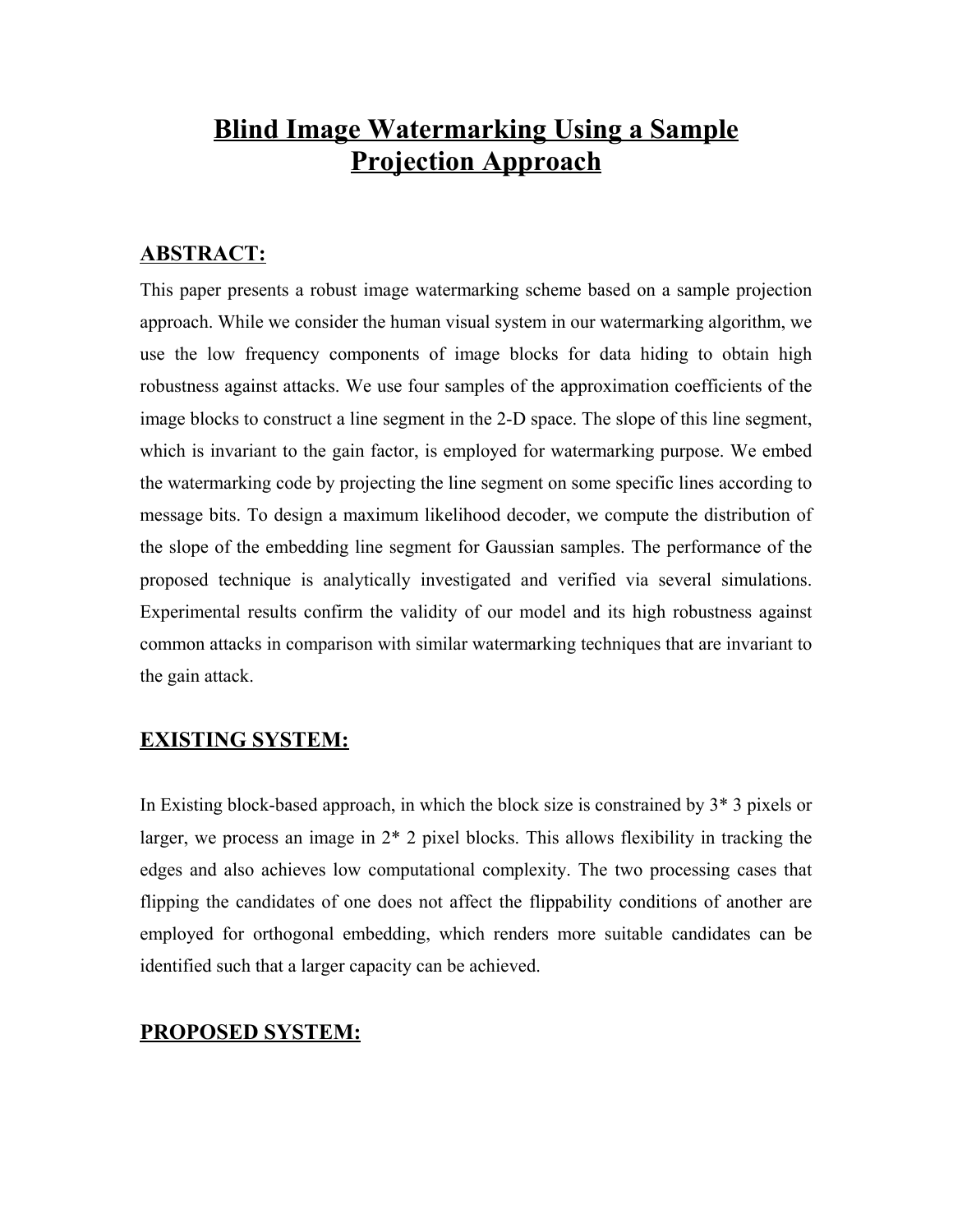We Proposed present a high-capacity data-hiding scheme for binary images authentication based on the interlaced morphological binary wavelet transforms. The relationship between the coefficients obtained from different transforms is utilized to identify the suitable locations for watermark embedding such that blind watermark extraction can be achieved. Two processing cases that are not intersected with each other are employed for orthogonal embedding in such a way that not only can the capacity be significantly increased, but the visual distortion can also be minimized. Results of comparative experiments with other methods reinforce the present scheme's superiority in being able to attain larger capacity while maintaining acceptable visual distortion and low computational cost.

The goal of authentication is to ensure that a given set of data comes from a legitimate sender and the content integrity is preserved .Hard authentication rejects any modification made to a multimedia signal ,whereas soft authentication differentiates legitimate processing from malicious tampering This paper focuses on hard authenticator watermark-based authentication.

Specifically, we investigate the problem of data hiding for binary images in morphological transform domain. Generally speaking, data hiding in real-valued transform domain does not work well for binary images due to the quantization errors introduced in the pre/post-processing In addition; embedding data using real-valued coefficients requires more memory space. The idea of designing an interlaced transform to identify the embeddable locations is motivated by the fact that some transition information is lost during the computation of a single transform and there is a need to keep track of transitions between two and three pixels for binary images data hiding. Specifically, we process the images based on 2 2 pixel blocks and combine two different processing cases that the flippability conditions of one are not affected by flipping the candidates of another for data embedding, namely "orthogonal embedding"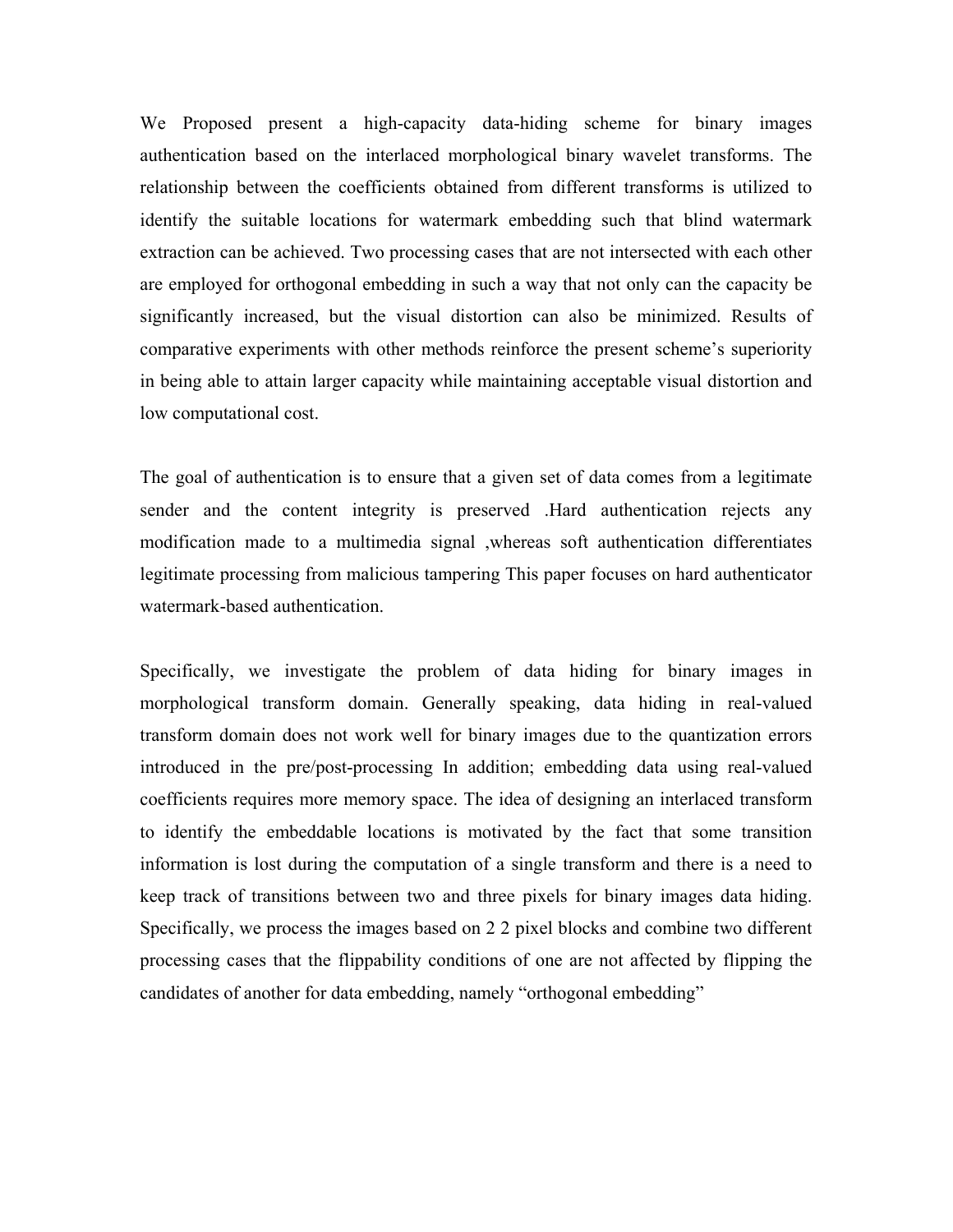## **HARDWARE REQUIREMENTS**

|           | • Hard disk |              | 40 GB             |
|-----------|-------------|--------------|-------------------|
| $\bullet$ | <b>RAM</b>  | $\mathbf{r}$ | 512mb             |
|           | • Processor |              | <b>Pentium IV</b> |
|           | • Monitor   |              | 17"Color Monitor  |

### **SOFTWARE REQUIREMENTS**

| <b>Front-End</b> |  | <b>VS.NET 2005</b> |  |
|------------------|--|--------------------|--|
|                  |  |                    |  |

- · **Coding Language : C#**
- · **Operating System : Windows XP.**

# **Modules :**

- 1) Image as input
- 2) Watermark embedding
- 3) Authenticator Watermark
- 4) Swap Embedding
- 5) Watermarked Image

# **Modules Description :**

#### **1) Image as input :**

We give image as input ,process an image in 2x2 pixel blocks. This allows flexibility in tracking the edges and also achieves high computational complexity. The two processing cases that flipping the candidates of one does not affect the *flippability* conditions of another are employed for *orthogonal embedding .*

# **2) Watermark embedding :**

Watermarking is a technology for embedding various types of information in digital content. In general, information for protecting copyrights and proving the validity of data is embedded as a watermark. Watermarked content can prove its origin, thereby protecting the data.